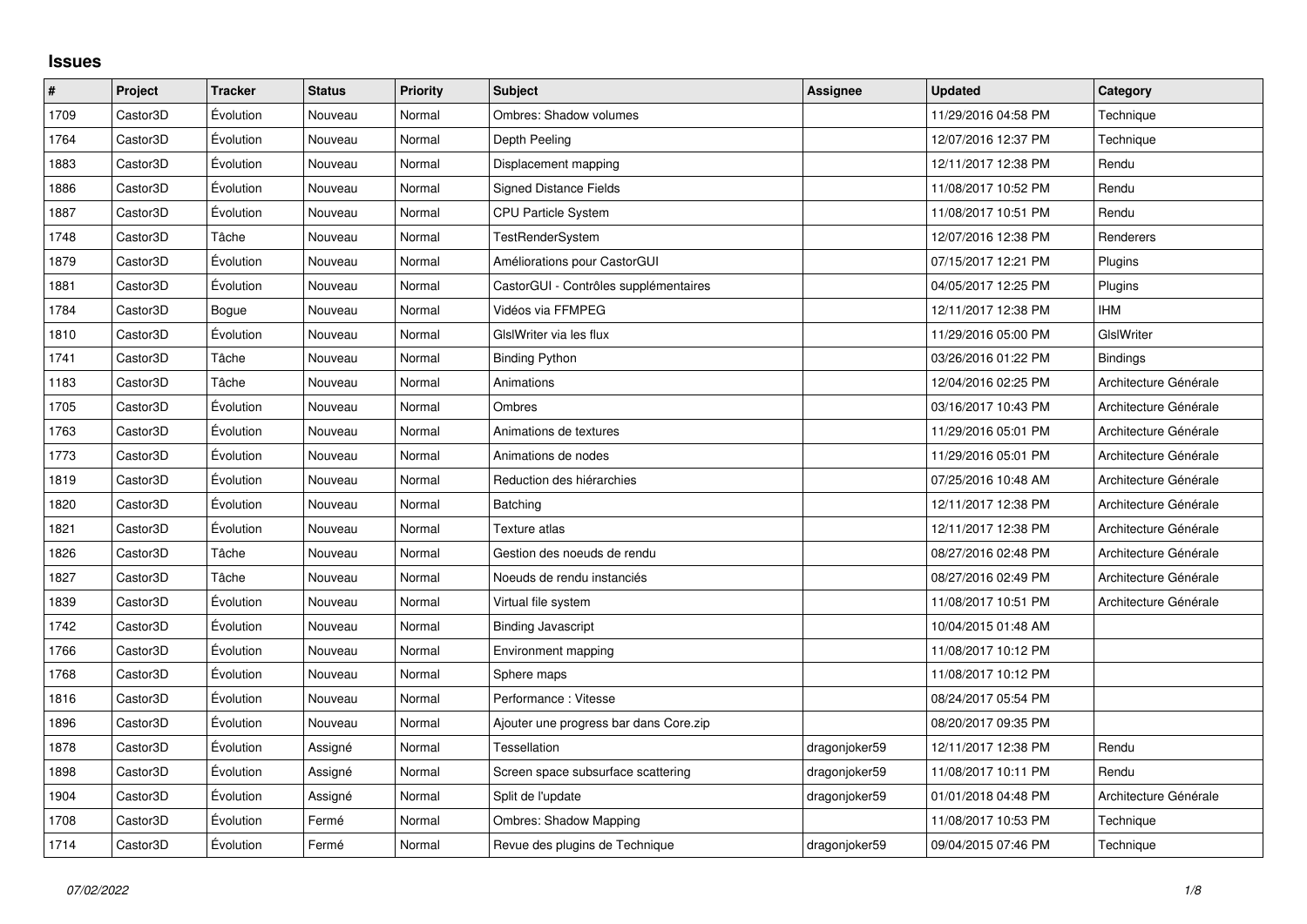| #    | Project  | <b>Tracker</b> | <b>Status</b> | <b>Priority</b> | <b>Subject</b>                                          | <b>Assignee</b> | <b>Updated</b>      | Category  |
|------|----------|----------------|---------------|-----------------|---------------------------------------------------------|-----------------|---------------------|-----------|
| 1716 | Castor3D | Evolution      | Fermé         | Normal          | Déplacement du code des shaders, pour les<br>techniques | dragonjoker59   | 09/04/2015 07:45 PM | Technique |
| 1759 | Castor3D | Bogue          | Fermé         | Normal          | <b>SSAA</b>                                             | dragonjoker59   | 01/29/2016 11:23 AM | Technique |
| 1869 | Castor3D | Évolution      | Fermé         | Normal          | Deferred Rendering techniques                           | dragonjoker59   | 03/16/2017 01:21 PM | Technique |
| 1889 | Castor3D | Tâche          | Fermé         | Normal          | Intégration du deferred rendering                       | dragonjoker59   | 06/07/2017 09:56 AM | Technique |
| 1794 | Castor3D | Évolution      | Fermé         | Normal          | Refraction                                              | dragonjoker59   | 07/15/2017 12:27 PM | Rendu     |
| 1830 | Castor3D | Évolution      | Fermé         | Normal          | <b>Brouillard</b>                                       | dragonjoker59   | 10/05/2016 09:55 AM | Rendu     |
| 1831 | Castor3D | Évolution      | Fermé         | Normal          | Shadow Mapping - Directional Lights                     | dragonjoker59   | 12/04/2016 09:24 PM | Rendu     |
| 1832 | Castor3D | Evolution      | Fermé         | Normal          | Shadow Mapping - Spot Lights                            | dragonjoker59   | 10/14/2016 09:14 PM | Rendu     |
| 1833 | Castor3D | Évolution      | Fermé         | Normal          | Shadow Mapping - Point Lights                           | dragonjoker59   | 03/06/2017 03:15 PM | Rendu     |
| 1854 | Castor3D | Évolution      | Fermé         | Normal          | Shadow Mapping - Multiples spot lights                  | dragonjoker59   | 03/08/2017 10:55 AM | Rendu     |
| 1856 | Castor3D | Évolution      | Fermé         | Normal          | Shadow Mapping - Multiples point lights                 | dragonjoker59   | 03/08/2017 10:56 AM | Rendu     |
| 1865 | Castor3D | Évolution      | Fermé         | Normal          | Equirectoanglar Skybox                                  | dragonjoker59   | 03/06/2017 03:15 PM | Rendu     |
| 1866 | Castor3D | Évolution      | Fermé         | Normal          | Configuration du Shadow mapping via la scène            | dragonjoker59   | 03/16/2017 01:19 PM | Rendu     |
| 1872 | Castor3D | Évolution      | Fermé         | Normal          | Reflection mapping                                      | dragonjoker59   | 07/15/2017 12:23 PM | Rendu     |
| 1873 | Castor3D | Évolution      | Fermé         | Normal          | <b>Parallax Occlusion Mapping</b>                       | dragonjoker59   | 03/28/2017 03:01 PM | Rendu     |
| 1874 | Castor3D | Évolution      | Fermé         | Normal          | Screen Space Ambient Occlusion                          | dragonjoker59   | 07/15/2017 12:22 PM | Rendu     |
| 1875 | Castor3D | Évolution      | Fermé         | Normal          | SSAO - Deferred rendering                               | dragonjoker59   | 06/05/2017 02:47 PM | Rendu     |
| 1888 | Castor3D | Évolution      | Fermé         | Normal          | Configuration du SSAO                                   | dragonjoker59   | 06/07/2017 09:06 AM | Rendu     |
| 1892 | Castor3D | Évolution      | Fermé         | Normal          | OIT - Weighted blend                                    | dragonjoker59   | 06/13/2017 01:18 PM | Rendu     |
| 1894 | Castor3D | Évolution      | Fermé         | Normal          | PBR - Specular/Glossiness                               | dragonjoker59   | 07/23/2017 01:31 PM | Rendu     |
| 1895 | Castor3D | Évolution      | Fermé         | Normal          | PCF shadows                                             | dragonjoker59   | 08/16/2017 08:33 PM | Rendu     |
| 1897 | Castor3D | Évolution      | Fermé         | Normal          | Buffer pool                                             | dragonjoker59   | 09/05/2017 10:46 AM | Rendu     |
| 1899 | Castor3D | Évolution      | Fermé         | Normal          | Séparation du résultat de la passe d'éclairage          | dragonjoker59   | 09/08/2017 01:31 PM | Rendu     |
| 1900 | Castor3D | Évolution      | Fermé         | Normal          | Implémentation du SSSSS                                 | dragonjoker59   | 11/08/2017 10:11 PM | Rendu     |
| 1168 | Castor3D | Évolution      | Fermé         | Normal          | Texte dans le Castor                                    | dragonjoker59   | 12/12/2014 01:48 PM | Renderers |
| 1268 | Castor3D | Évolution      | Fermé         | Normal          | Direct3D                                                | dragonjoker59   | 08/27/2015 10:13 AM | Renderers |
| 1480 | Castor3D | Évolution      | Fermé         | Normal          | FBO / RBO                                               | dragonjoker59   | 11/05/2015 02:45 PM | Renderers |
| 1555 | Castor3D | Évolution      | Fermé         | Normal          | Transmission des lumières aux shaders                   | dragonjoker59   | 12/12/2014 01:40 PM | Renderers |
| 1677 | Castor3D | Tâche          | Fermé         | Normal          | Lights                                                  | dragonjoker59   | 01/16/2016 02:11 PM | Renderers |
| 1678 | Castor3D | Bogue          | Fermé         | Normal          | GPU Intel intégrés                                      | dragonjoker59   | 09/18/2015 11:57 AM | Renderers |
| 1710 | Castor3D | Évolution      | Fermé         | Normal          | Revue du RenderSystem                                   | dragonjoker59   | 09/04/2015 07:46 PM | Renderers |
| 1711 | Castor3D | Bogue          | Fermé         | Normal          | Suppressions des renderers                              | dragonjoker59   | 08/24/2015 05:06 PM | Renderers |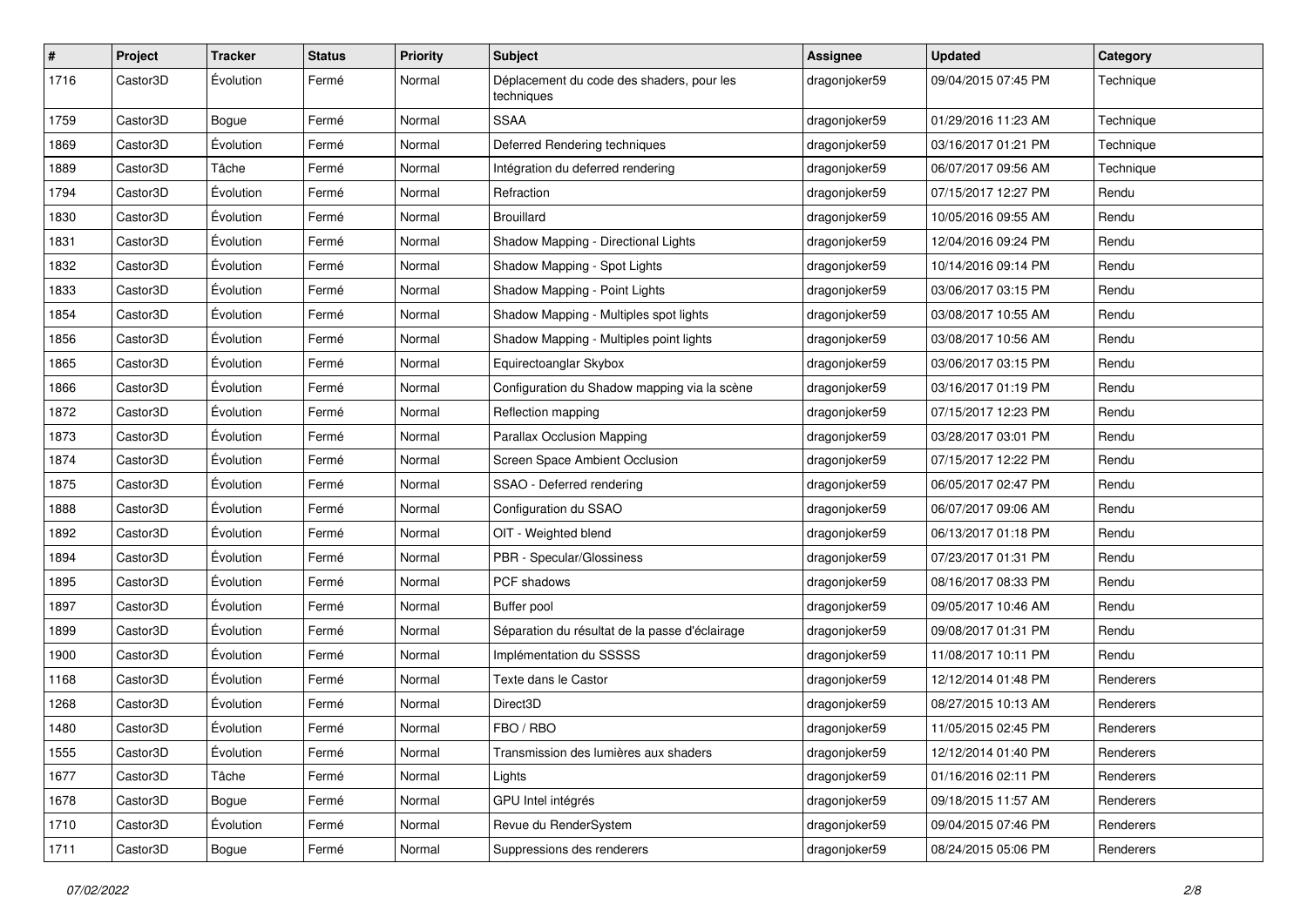| $\sharp$ | Project  | <b>Tracker</b> | <b>Status</b> | <b>Priority</b> | <b>Subject</b>                                             | <b>Assignee</b> | <b>Updated</b>      | Category   |
|----------|----------|----------------|---------------|-----------------|------------------------------------------------------------|-----------------|---------------------|------------|
| 1734     | Castor3D | Évolution      | Fermé         | Normal          | Render to texture D3D                                      | dragonjoker59   | 10/27/2015 10:26 PM | Renderers  |
| 1761     | Castor3D | Tâche          | Fermé         | Normal          | Drop Direct3D                                              | dragonjoker59   | 01/19/2016 01:34 PM | Renderers  |
| 1862     | Castor3D | Bogue          | Fermé         | Normal          | Slpit des FrameVariable                                    | dragonjoker59   | 12/13/2016 04:10 AM | Renderers  |
| 1863     | Castor3D | Bogue          | Fermé         | Normal          | Retirer le ShaderProgram de FrameVariableBuffer            | dragonjoker59   | 12/21/2016 07:29 PM | Renderers  |
| 1793     | Castor3D | Bogue          | Fermé         | Normal          | <b>BloomPostEffect</b>                                     | dragonjoker59   | 02/27/2016 12:00 PM | PostEffect |
| 1812     | Castor3D | Évolution      | Fermé         | Normal          | Grayscale                                                  | dragonjoker59   | 07/23/2016 12:39 AM | PostEffect |
| 1829     | Castor3D | Évolution      | Fermé         | Normal          | <b>FXAA</b>                                                | dragonjoker59   | 09/19/2016 04:51 PM | PostEffect |
| 1835     | Castor3D | Bogue          | Fermé         | Haut            | Bloom cassé                                                | dragonjoker59   | 11/10/2016 11:39 AM | PostEffect |
| 1901     | Castor3D | Évolution      | Fermé         | Normal          | <b>SMAA</b>                                                | dragonjoker59   | 11/08/2017 10:48 PM | PostEffect |
| 1902     | Castor3D | Évolution      | Fermé         | Normal          | Kawase Light Streaks                                       | dragonjoker59   | 11/08/2017 10:49 PM | PostEffect |
| 1133     | Castor3D | Évolution      | Fermé         | Normal          | Architecture Importers / Subdivider                        | dragonjoker59   | 01/12/2012 04:33 PM | Plugins    |
| 1315     | Castor3D | Bogue          | Fermé         | Normal          | Importers                                                  | dragonjoker59   | 09/28/2015 02:09 AM | Plugins    |
| 1691     | Castor3D | Bogue          | Fermé         | Normal          | PN-Triangles                                               | dragonjoker59   | 08/23/2015 03:04 AM | Plugins    |
| 1692     | Castor3D | Évolution      | Fermé         | Normal          | Séparation des Techniques                                  | dragonjoker59   | 09/03/2015 01:55 PM | Plugins    |
| 1693     | Castor3D | Évolution      | Fermé         | Normal          | <b>Phong Tessellation</b>                                  | dragonjoker59   | 09/22/2015 10:19 AM | Plugins    |
| 1718     | Castor3D | Évolution      | Fermé         | Normal          | Plugin générique                                           | dragonjoker59   | 10/15/2015 09:00 PM | Plugins    |
| 1753     | Castor3D | Évolution      | Fermé         | Bas             | PostEffect Bloom                                           | dragonjoker59   | 01/08/2016 01:37 PM | Plugins    |
| 1811     | Castor3D | Évolution      | Fermé         | Normal          | tone mappings en plug-ins                                  | dragonjoker59   | 07/03/2016 08:08 PM | Plugins    |
| 1815     | Castor3D | Évolution      | Fermé         | Normal          | Uniformisation des plug-ins                                | dragonjoker59   | 08/05/2016 11:44 AM | Plugins    |
| 1880     | Castor3D | Évolution      | Fermé         | Normal          | CastorGUI - Remonter les évènements à l'utilisateur        | dragonjoker59   | 07/15/2017 12:21 PM | Plugins    |
| 1746     | Castor3D | Bogue          | Fermé         | Normal          | Découpe du texte dans les overlays                         |                 | 01/29/2016 10:58 AM | Overlays   |
| 1679     | Castor3D | Évolution      | Fermé         | Normal          | Overlays de débogage                                       | dragonjoker59   | 10/15/2015 08:58 PM | Overlays   |
| 1721     | Castor3D | Évolution      | Fermé         | Normal          | Scènes de test                                             | dragonjoker59   | 10/15/2015 08:59 PM | Overlays   |
| 1723     | Castor3D | Bogue          | Fermé         | Normal          | Mauvais gestion des matériaux des border panel<br>overlays | dragonjoker59   | 10/15/2015 09:00 PM | Overlays   |
| 1792     | Castor3D | Bogue          | Fermé         | Normal          | Text overlays                                              | dragonjoker59   | 02/22/2016 07:59 PM | Overlays   |
| 1799     | Castor3D | Bogue          | Fermé         | Normal          | Centrage des TextOverlays                                  | dragonjoker59   | 04/17/2016 10:48 AM | Overlays   |
| 843      | Castor3D | Évolution      | Fermé         | Haut            | OpenGL 4.x                                                 | dragonjoker59   | 09/03/2015 01:58 PM | OpenGL     |
| 844      | Castor3D | Bogue          | Fermé         | Normal          | GLSL                                                       | dragonjoker59   | 01/12/2012 04:36 PM | OpenGL     |
| 1090     | Castor3D | Évolution      | Fermé         | Bas             | OpenGL 3.x et OpenGL 4.x                                   | dragonjoker59   | 09/10/2015 10:45 AM | OpenGL     |
| 1092     | Castor3D | Évolution      | Fermé         | Bas             | Uniform Buffer Objects                                     | dragonjoker59   | 09/28/2015 02:08 AM | OpenGL     |
| 1094     | Castor3D | Évolution      | Fermé         | Bas             | Vertex Array Objects                                       | dragonjoker59   | 09/28/2015 02:09 AM | OpenGL     |
| 1690     | Castor3D | Bogue          | Fermé         | Normal          | <b>GLSL 130</b>                                            | dragonjoker59   | 08/27/2015 10:14 AM | OpenGL     |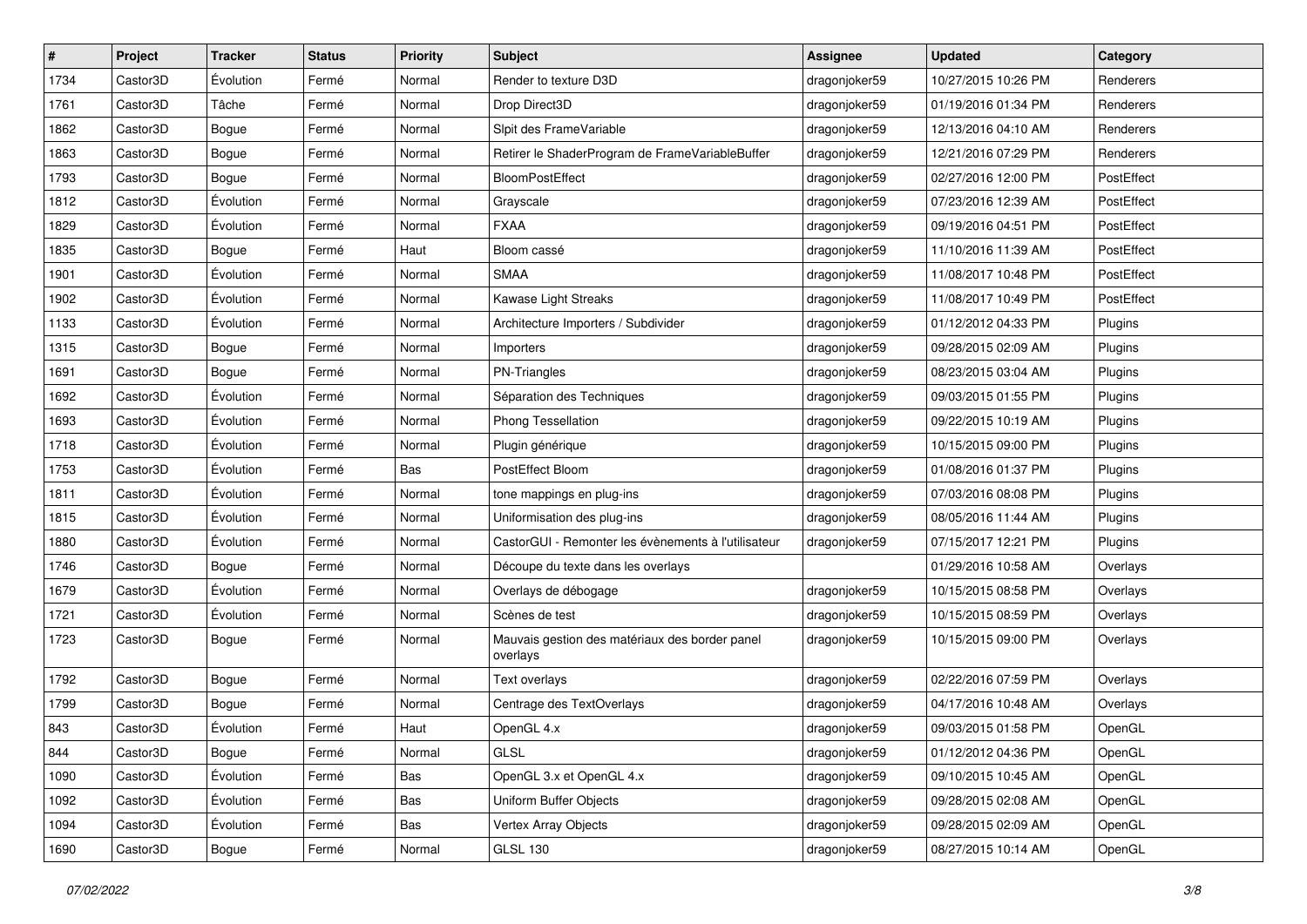| $\sharp$ | Project  | <b>Tracker</b> | <b>Status</b> | <b>Priority</b> | <b>Subject</b>                                             | <b>Assignee</b> | <b>Updated</b>      | Category              |
|----------|----------|----------------|---------------|-----------------|------------------------------------------------------------|-----------------|---------------------|-----------------------|
| 1712     | Castor3D | Évolution      | Fermé         | Normal          | <b>GLSL Writer</b>                                         | dragonjoker59   | 09/03/2015 02:00 PM | OpenGL                |
| 1724     | Castor3D | Bogue          | Fermé         | Normal          | Incrustations non affichées sur GPU Intel, en OpenGL       | dragonjoker59   | 09/03/2015 01:59 PM | OpenGL                |
| 1730     | Castor3D | Évolution      | Fermé         | Normal          | Tracking des objets alloues.                               | dragonjoker59   | 09/09/2015 10:30 AM | OpenGL                |
| 1743     | Castor3D | Évolution      | Fermé         | Normal          | <b>TBO</b>                                                 | dragonjoker59   | 10/15/2015 08:55 PM | OpenGL                |
| 1749     | Castor3D | Bogue          | Fermé         | Normal          | Switch fullscreen and back                                 | dragonjoker59   | 01/12/2016 11:45 AM | OpenGL                |
| 1750     | Castor3D | Bogue          | Fermé         | Normal          | Lights texture                                             | dragonjoker59   | 12/10/2015 12:20 AM | OpenGL                |
| 1813     | Castor3D | Bogue          | Fermé         | Haut            | Download des texture                                       | dragonjoker59   | 12/04/2016 08:50 PM | OpenGL                |
| 1861     | Castor3D | Bogue          | Fermé         | Normal          | <b>UBO</b>                                                 | dragonjoker59   | 12/21/2016 07:30 PM | OpenGL                |
| 1882     | Castor3D | Bogue          | Fermé         | Normal          | GIRenderSystemTest - ComputeShaders, Transform<br>Feedback | dragonjoker59   | 07/15/2017 12:29 PM | OpenGL                |
| 1131     | Castor3D | Évolution      | Fermé         | Normal          | Passage à CMake                                            | dragonjoker59   | 01/21/2011 06:09 PM | Multiplateforme       |
| 1134     | Castor3D | Évolution      | Fermé         | Normal          | FreeImage / FreeImagePlus                                  | dragonjoker59   | 01/21/2011 06:09 PM | Multiplateforme       |
| 1297     | Castor3D | Tâche          | Fermé         | Normal          | Linux                                                      | dragonjoker59   | 12/12/2014 01:50 PM | Multiplateforme       |
| 1739     | Castor3D | Bogue          | Fermé         | Haut            | Visual Studio 2015                                         | dragonjoker59   | 10/05/2015 04:09 PM | Multiplateforme       |
| 1867     | Castor3D | <b>Bogue</b>   | Fermé         | Normal          | Shadow Mapping - Corriger sous Linux                       | dragonjoker59   | 03/17/2017 11:10 AM | Multiplateforme       |
| 1868     | Castor3D | Bogue          | Fermé         | Normal          | Animations sous Linux                                      | dragonjoker59   | 03/20/2017 01:19 AM | Multiplateforme       |
| 1871     | Castor3D | Bogue          | Fermé         | Normal          | FXAA cassé sous Linux                                      | dragonjoker59   | 04/03/2017 10:16 AM | Multiplateforme       |
| 1778     | Castor3D | Évolution      | Fermé         | Normal          | Importeur FBX                                              | dragonjoker59   | 02/19/2016 11:33 AM | Importer              |
| 1713     | Castor3D | Évolution      | Fermé         | Normal          | Interface de CastorViewer                                  | dragonjoker59   | 09/03/2015 02:00 PM | <b>IHM</b>            |
| 1717     | Castor3D | Évolution      | Fermé         | Normal          | CastorGUI                                                  | dragonjoker59   | 01/29/2016 11:02 AM | <b>IHM</b>            |
| 1728     | Castor3D | Évolution      | Fermé         | Normal          | CastorViewer Look and Feel                                 | dragonjoker59   | 09/04/2015 07:44 PM | <b>IHM</b>            |
| 1731     | Castor3D | Évolution      | Fermé         | Normal          | CastorViewer Look and Feel #2                              | dragonjoker59   | 09/11/2015 09:52 PM | <b>IHM</b>            |
| 1733     | Castor3D | Évolution      | Fermé         | Normal          | Mise à jour de CastorShape                                 | dragonjoker59   | 09/18/2015 11:56 AM | <b>IHM</b>            |
| 1769     | Castor3D | Tâche          | Fermé         | Normal          | Supprimer la dépendance à CastorGui                        | dragonjoker59   | 04/17/2016 10:48 PM | <b>IHM</b>            |
| 1777     | Castor3D | Évolution      | Fermé         | Normal          | Capture image et vidéo                                     | dragonjoker59   | 02/01/2016 10:07 AM | <b>IHM</b>            |
| 1779     | Castor3D | Évolution      | Fermé         | Normal          | Intégrer les animations aux IHM                            | dragonjoker59   | 02/10/2016 10:43 AM | <b>IHM</b>            |
| 1782     | Castor3D | Bogue          | Fermé         | Normal          | Debug overlays dans le Scene Tree                          | dragonjoker59   | 02/11/2016 11:48 PM | <b>IHM</b>            |
| 1870     | Castor3D | <b>Bogue</b>   | Fermé         | Normal          | CastorGUI                                                  | dragonjoker59   | 03/20/2017 03:34 PM | <b>IHM</b>            |
| 1740     | Castor3D | Tâche          | Fermé         | Normal          | <b>Binding COM</b>                                         | dragonjoker59   | 10/15/2015 08:58 PM | <b>Bindings</b>       |
| 1684     | Castor3D | Tâche          | Fermé         | Normal          | Deferred rendering                                         |                 | 09/05/2016 10:17 AM | Architecture Générale |
| 1687     | Castor3D | Évolution      | Fermé         | Normal          | <b>Transmission DepthBuffer</b>                            |                 | 04/10/2016 11:27 AM | Architecture Générale |
| 1791     | Castor3D | Évolution      | Fermé         | Normal          | Vulkan!                                                    |                 | 06/12/2018 03:40 PM | Architecture Générale |
| 1797     | Castor3D | Évolution      | Fermé         | Normal          | Revue du RenderSystem                                      |                 | 06/12/2018 03:37 PM | Architecture Générale |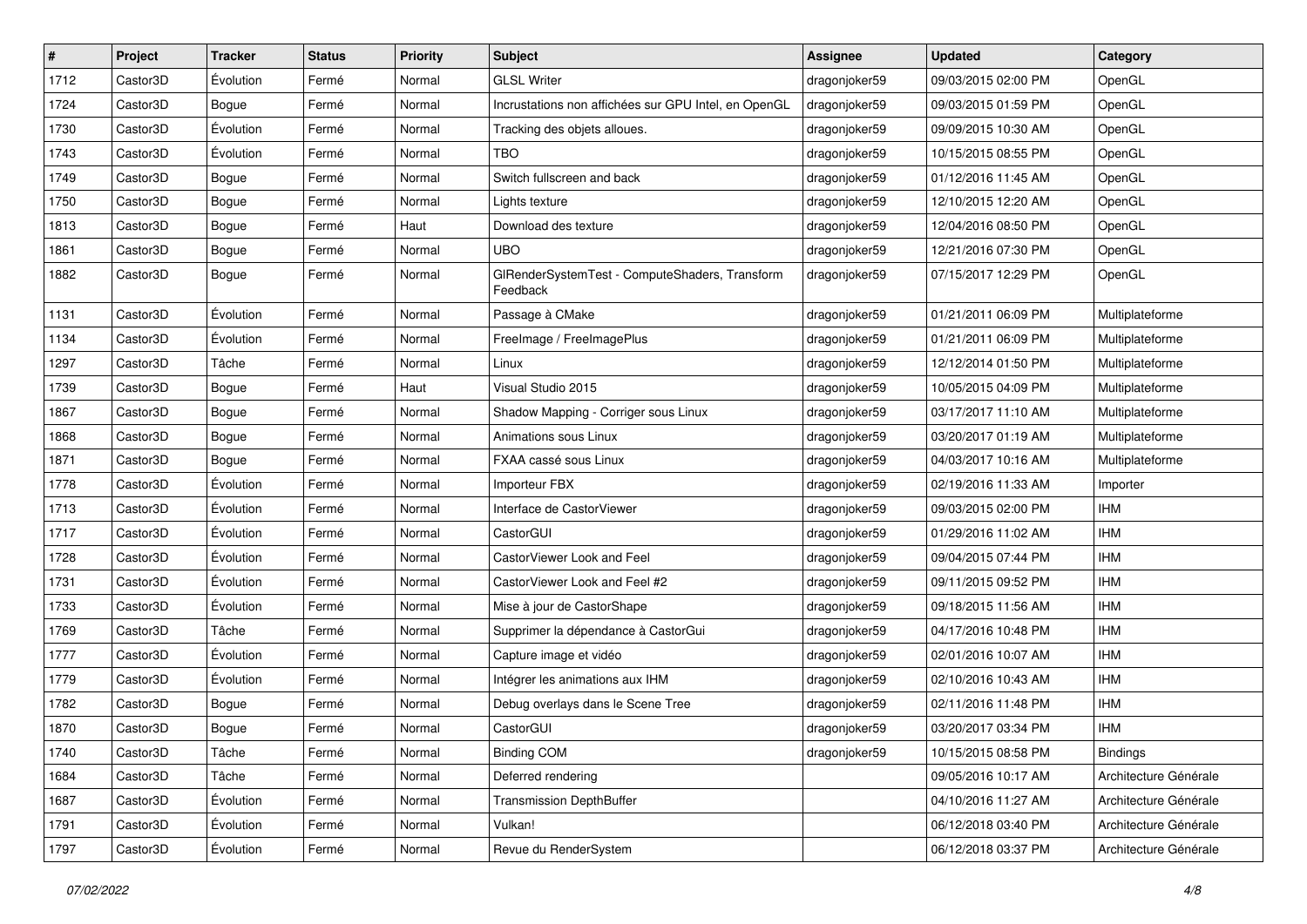| #    | Project  | <b>Tracker</b> | <b>Status</b> | <b>Priority</b> | Subject                              | <b>Assignee</b> | <b>Updated</b>      | Category              |
|------|----------|----------------|---------------|-----------------|--------------------------------------|-----------------|---------------------|-----------------------|
| 1825 | Castor3D | Évolution      | Fermé         | Normal          | Immutable pipeline                   |                 | 06/12/2018 03:38 PM | Architecture Générale |
| 1849 | Castor3D | Évolution      | Fermé         | Normal          | <b>Physical Based Rendering</b>      |                 | 08/16/2017 08:33 PM | Architecture Générale |
| 1857 | Castor3D | Tâche          | Fermé         | Normal          | <b>Bindings explicites</b>           |                 | 06/12/2018 03:38 PM | Architecture Générale |
| 1069 | Castor3D | Évolution      | Fermé         | Normal          | Gérer les vertex de meilleure facon  | dragonjoker59   | 01/12/2012 04:36 PM | Architecture Générale |
| 1070 | Castor3D | Évolution      | Fermé         | Normal          | <b>IdPoint</b>                       | dragonjoker59   | 01/12/2012 04:36 PM | Architecture Générale |
| 1073 | Castor3D | Évolution      | Fermé         | Normal          | Vertex                               | dragonjoker59   | 01/12/2012 04:35 PM | Architecture Générale |
| 1074 | Castor3D | Évolution      | Fermé         | Normal          | Face                                 | dragonjoker59   | 01/12/2012 04:35 PM | Architecture Générale |
| 1076 | Castor3D | Évolution      | Fermé         | Normal          | SmoothingGroup                       | dragonjoker59   | 01/12/2012 04:35 PM | Architecture Générale |
| 1077 | Castor3D | Évolution      | Fermé         | Normal          | Submesh                              | dragonjoker59   | 01/12/2012 04:35 PM | Architecture Générale |
| 1078 | Castor3D | Évolution      | Fermé         | Normal          | Subdivisers                          | dragonjoker59   | 01/12/2012 04:34 PM | Architecture Générale |
| 1082 | Castor3D | Évolution      | Fermé         | Normal          | Suppression des pointeurs            | dragonjoker59   | 01/12/2012 04:34 PM | Architecture Générale |
| 1132 | Castor3D | Évolution      | Fermé         | Normal          | Scene Nodes                          | dragonjoker59   | 01/12/2012 04:33 PM | Architecture Générale |
| 1169 | Castor3D | Évolution      | Fermé         | Normal          | <b>Buffers</b>                       | dragonjoker59   | 01/12/2012 04:32 PM | Architecture Générale |
| 1176 | Castor3D | Évolution      | Fermé         | Normal          | Suppression des singleton            | dragonjoker59   | 01/12/2012 04:32 PM | Architecture Générale |
| 1182 | Castor3D | Évolution      | Fermé         | Normal          | Shader Program et Object             | dragonjoker59   | 03/15/2011 05:51 PM | Architecture Générale |
| 1349 | Castor3D | Évolution      | Fermé         | Normal          | RenderTargets                        | dragonjoker59   | 12/12/2014 01:51 PM | Architecture Générale |
| 1401 | Castor3D | Évolution      | Fermé         | Immédiat        | Pixel & PxBuffer                     | dragonjoker59   | 12/12/2014 01:51 PM | Architecture Générale |
| 1619 | Castor3D | Évolution      | Fermé         | Normal          | Export binaire                       | dragonjoker59   | 06/14/2016 12:02 AM | Architecture Générale |
| 1620 | Castor3D | Tâche          | Fermé         | Normal          | Render to buffer                     | dragonjoker59   | 12/12/2014 01:40 PM | Architecture Générale |
| 1621 | Castor3D | Tâche          | Fermé         | Normal          | FrameBuffer principal                | dragonjoker59   | 11/05/2015 02:45 PM | Architecture Générale |
| 1674 | Castor3D | Bogue          | Fermé         | Haut            | Deferred Rendering                   | dragonjoker59   | 12/12/2014 01:39 PM | Architecture Générale |
| 1676 | Castor3D | Bogue          | Fermé         | Normal          | <b>Billboards</b>                    | dragonjoker59   | 03/30/2016 04:23 PM | Architecture Générale |
| 1680 | Castor3D | Évolution      | Fermé         | Normal          | Archives zip                         | dragonjoker59   | 08/23/2015 03:03 AM | Architecture Générale |
| 1681 | Castor3D | Tâche          | Fermé         | Normal          | Espace mémoire                       | dragonjoker59   | 08/27/2015 10:13 AM | Architecture Générale |
| 1683 | Castor3D | Évolution      | Fermé         | Normal          | Setup                                | dragonjoker59   | 09/03/2015 01:55 PM | Architecture Générale |
| 1685 | Castor3D | Évolution      | Fermé         | Normal          | Deferred Rendering + Background      | dragonjoker59   | 09/05/2016 10:17 AM | Architecture Générale |
| 1686 | Castor3D | Bogue          | Fermé         | Normal          | Deferred rendering + lights + camera | dragonjoker59   | 09/05/2016 10:16 AM | Architecture Générale |
| 1689 | Castor3D | Bogue          | Fermé         | Normal          | GCC 4.9                              | dragonjoker59   | 08/27/2015 10:13 AM | Architecture Générale |
| 1694 | Castor3D | Évolution      | Fermé         | Bas             | Picking                              | dragonjoker59   | 10/25/2016 12:19 AM | Architecture Générale |
| 1696 | Castor3D | Bogue          | Fermé         | Normal          | Problème d'instanciation             | dragonjoker59   | 08/23/2015 03:04 AM | Architecture Générale |
| 1697 | Castor3D | Bogue          | Fermé         | Normal          | Etats                                | dragonjoker59   | 09/10/2015 10:41 AM | Architecture Générale |
| 1707 | Castor3D | Évolution      | Fermé         | Normal          | Ombres, architecture de base         | dragonjoker59   | 10/25/2016 12:17 AM | Architecture Générale |
| 1719 | Castor3D | Évolution      | Fermé         | Normal          | Extensions du SceneFileParser        | dragonjoker59   | 09/23/2015 09:52 AM | Architecture Générale |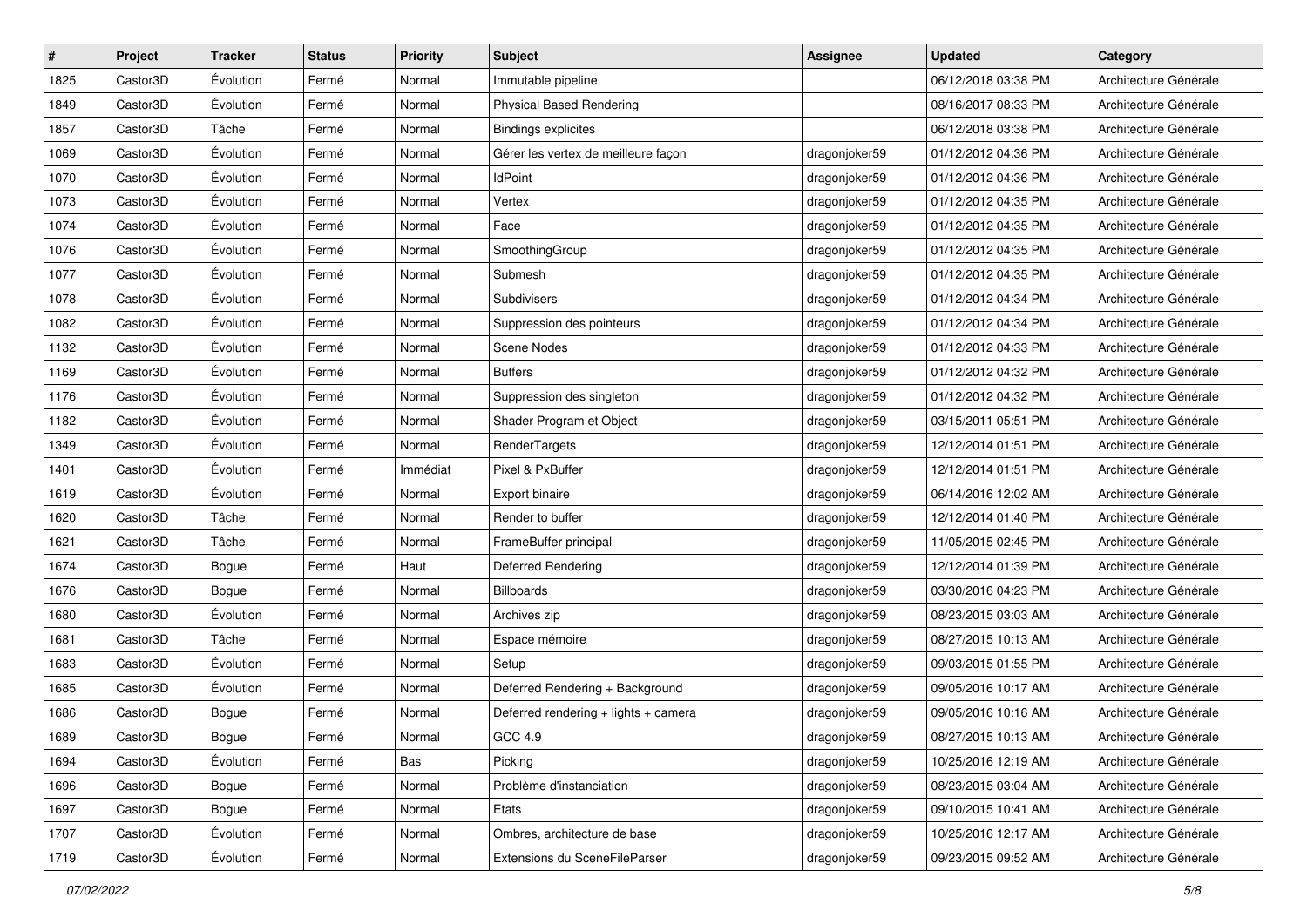| #    | Project  | <b>Tracker</b> | <b>Status</b> | Priority | Subject                                             | <b>Assignee</b> | <b>Updated</b>      | Category              |
|------|----------|----------------|---------------|----------|-----------------------------------------------------|-----------------|---------------------|-----------------------|
| 1720 | Castor3D | Évolution      | Fermé         | Normal   | Intégration de la GUI de ProceduralGenerator        | dragonjoker59   | 10/10/2015 11:28 PM | Architecture Générale |
| 1722 | Castor3D | <b>Bogue</b>   | Fermé         | Normal   | Disparition du mesh lors du changement de topologie | dragonjoker59   | 01/12/2016 04:16 PM | Architecture Générale |
| 1729 | Castor3D | Bogue          | Fermé         | Normal   | Matrices + SceneNodes                               | dragonjoker59   | 11/18/2015 12:17 AM | Architecture Générale |
| 1735 | Castor3D | Évolution      | Fermé         | Normal   | Réorganisation de la classe Scene                   | dragonjoker59   | 01/30/2016 06:18 PM | Architecture Générale |
| 1736 | Castor3D | Évolution      | Fermé         | Normal   | Castor en UTF-8                                     | dragonjoker59   | 09/22/2015 09:51 AM | Architecture Générale |
| 1737 | Castor3D | <b>Bogue</b>   | Fermé         | Normal   | Ordre des multiplications                           | dragonjoker59   | 10/10/2015 11:29 PM | Architecture Générale |
| 1744 | Castor3D | Évolution      | Fermé         | Normal   | Découpage d'Engine                                  | dragonjoker59   | 10/15/2015 08:55 PM | Architecture Générale |
| 1747 | Castor3D | Bogue          | Fermé         | Haut     | Plus de rendu 3D                                    | dragonjoker59   | 11/06/2015 03:33 PM | Architecture Générale |
| 1754 | Castor3D | Évolution      | Fermé         | Normal   | Intégrer ObjectsMemoryPool                          | dragonjoker59   | 01/16/2016 02:10 PM | Architecture Générale |
| 1755 | Castor3D | Évolution      | Fermé         | Normal   | Supprimer l'alignement 16 bits de Point             | dragonjoker59   | 01/16/2016 02:10 PM | Architecture Générale |
| 1756 | Castor3D | Évolution      | Fermé         | Normal   | Deplacement de la topologie, dans GemoetryBuffers   | dragonjoker59   | 01/12/2016 03:59 PM | Architecture Générale |
| 1757 | Castor3D | Évolution      | Fermé         | Normal   | <b>Instructions SSE2</b>                            | dragonjoker59   | 01/16/2016 02:09 PM | Architecture Générale |
| 1760 | Castor3D | <b>Bogue</b>   | Fermé         | Normal   | Instanciation                                       | dragonjoker59   | 01/17/2016 10:28 PM | Architecture Générale |
| 1767 | Castor3D | Évolution      | Fermé         | Normal   | Cube maps                                           | dragonjoker59   | 05/23/2016 09:49 AM | Architecture Générale |
| 1770 | Castor3D | <b>Bogue</b>   | Fermé         | Normal   | Position relative à la caméra                       | dragonjoker59   | 01/27/2016 09:24 PM | Architecture Générale |
| 1771 | Castor3D | Bogue          | Fermé         | Normal   | Animations par squelette                            | dragonjoker59   | 01/27/2016 09:23 PM | Architecture Générale |
| 1772 | Castor3D | Évolution      | Fermé         | Normal   | Animations par mesh                                 | dragonjoker59   | 06/24/2016 02:42 AM | Architecture Générale |
| 1774 | Castor3D | Évolution      | Fermé         | Normal   | Skybox                                              | dragonjoker59   | 05/23/2016 09:49 AM | Architecture Générale |
| 1775 | Castor3D | Tâche          | Fermé         | Normal   | Refactoring animations                              | dragonjoker59   | 01/28/2016 02:24 PM | Architecture Générale |
| 1776 | Castor3D | Bogue          | Fermé         | Normal   | Corriger le rendu des scènes non animées.           | dragonjoker59   | 01/31/2016 01:49 AM | Architecture Générale |
| 1780 | Castor3D | Bogue          | Fermé         | Normal   | Objet animés liés?                                  | dragonjoker59   | 02/13/2016 01:32 AM | Architecture Générale |
| 1781 | Castor3D | Évolution      | Fermé         | Normal   | VertexLayout depuis le shader program               | dragonjoker59   | 02/10/2016 10:43 AM | Architecture Générale |
| 1783 | Castor3D | <b>Bogue</b>   | Fermé         | Normal   | Crash lorsque la scène est mal formée               | dragonjoker59   | 02/11/2016 03:23 PM | Architecture Générale |
| 1785 | Castor3D | Tâche          | Fermé         | Normal   | Amélioration des performances des animations        | dragonjoker59   | 02/14/2016 09:50 PM | Architecture Générale |
| 1789 | Castor3D | Tâche          | Fermé         | Normal   | Amélioration des performances de rendu de la scène  | dragonjoker59   | 02/24/2016 12:59 AM | Architecture Générale |
| 1790 | Castor3D | Évolution      | Fermé         | Normal   | Gestion des ressources                              | dragonjoker59   | 03/26/2016 01:21 PM | Architecture Générale |
| 1795 | Castor3D | Évolution      | Fermé         | Normal   | High Dynamic Range                                  | dragonjoker59   | 03/19/2016 11:04 PM | Architecture Générale |
| 1796 | Castor3D | Évolution      | Fermé         | Normal   | Revue des contextes                                 | dragonjoker59   | 04/16/2016 01:14 PM | Architecture Générale |
| 1798 | Castor3D | Evolution      | Fermé         | Normal   | Revue des viewports                                 | dragonjoker59   | 04/17/2016 11:28 AM | Architecture Générale |
| 1805 | Castor3D | Évolution      | Fermé         | Normal   | Optimisation de Submesh                             | dragonjoker59   | 04/19/2016 09:43 AM | Architecture Générale |
| 1808 | Castor3D | Évolution      | Fermé         | Normal   | Classe de features GPU                              | dragonjoker59   | 05/18/2016 03:52 PM | Architecture Générale |
| 1809 | Castor3D | Évolution      | Fermé         | Normal   | Particle system                                     | dragonjoker59   | 12/04/2016 08:51 PM | Architecture Générale |
| 1818 | Castor3D | Évolution      | Fermé         | Normal   | Render nodes                                        | dragonjoker59   | 08/05/2016 11:46 AM | Architecture Générale |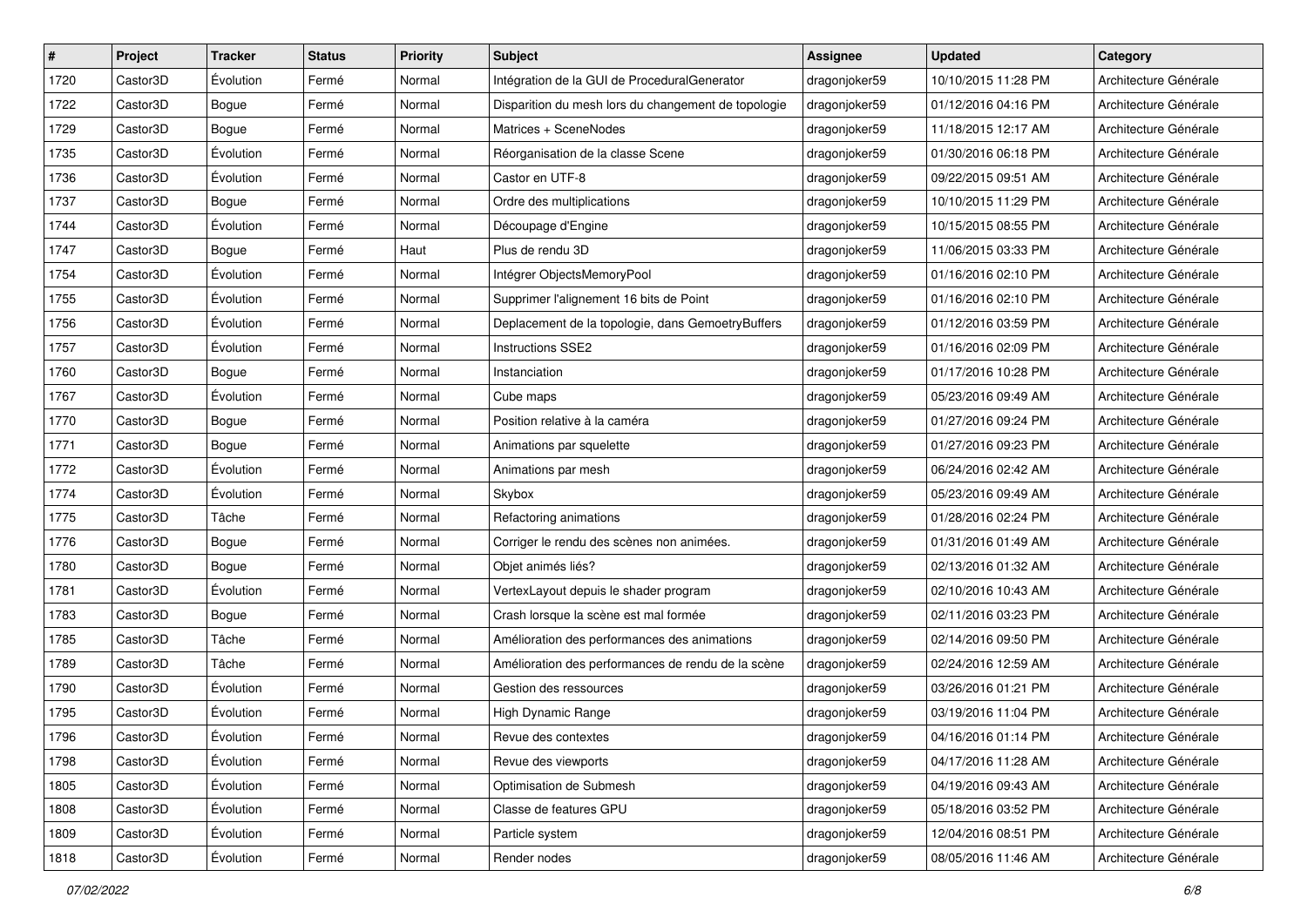| #    | Project  | <b>Tracker</b> | <b>Status</b> | <b>Priority</b> | <b>Subject</b>                             | <b>Assignee</b> | <b>Updated</b>      | Category              |
|------|----------|----------------|---------------|-----------------|--------------------------------------------|-----------------|---------------------|-----------------------|
| 1823 | Castor3D | Évolution      | Fermé         | Normal          | Frustum culling                            | dragonjoker59   | 08/05/2016 11:46 AM | Architecture Générale |
| 1824 | Castor3D | Évolution      | Fermé         | Normal          | Render queues                              | dragonjoker59   | 08/05/2016 11:43 AM | Architecture Générale |
| 1828 | Castor3D | Évolution      | Fermé         | Normal          | Shader et GeometryBuffers dans le Pipeline | dragonjoker59   | 11/16/2017 08:06 AM | Architecture Générale |
| 1838 | Castor3D | Évolution      | Fermé         | Normal          | Suppression de libzip                      | dragonjoker59   | 10/25/2016 12:16 AM | Architecture Générale |
| 1840 | Castor3D | Évolution      | Fermé         | Normal          | RenderTechnique pqr RenderTarget           | dragonjoker59   | 10/27/2016 11:01 AM | Architecture Générale |
| 1841 | Castor3D | Tâche          | Fermé         | Normal          | Sources lumineuses                         | dragonjoker59   | 11/20/2016 12:00 AM | Architecture Générale |
| 1842 | Castor3D | Tâche          | Fermé         | Normal          | Billboards sans geometry shader            | dragonjoker59   | 12/04/2016 08:51 PM | Architecture Générale |
| 1843 | Castor3D | Tâche          | Fermé         | Normal          | Particle system configurable               | dragonjoker59   | 12/04/2016 08:52 PM | Architecture Générale |
| 1845 | Castor3D | Tâche          | Fermé         | Normal          | Particle system CS                         | dragonjoker59   | 12/04/2016 08:51 PM | Architecture Générale |
| 1846 | Castor3D | Tâche          | Fermé         | Normal          | Particle system CPU                        | dragonjoker59   | 11/22/2016 11:58 AM | Architecture Générale |
| 1847 | Castor3D | Évolution      | Fermé         | Normal          | Shader storage buffers                     | dragonjoker59   | 11/29/2016 05:29 PM | Architecture Générale |
| 1848 | Castor3D | Évolution      | Fermé         | Normal          | Atomic counter buffers                     | dragonjoker59   | 12/01/2016 12:35 AM | Architecture Générale |
| 1850 | Castor3D | Tâche          | Fermé         | Normal          | Split Pass en deux                         | dragonjoker59   | 12/03/2016 01:37 PM | Architecture Générale |
| 1851 | Castor3D | Tâche          | Fermé         | Normal          | Créer PbrPass et implémenter le PBR        | dragonjoker59   | 07/15/2017 12:26 PM | Architecture Générale |
| 1852 | Castor3D | Évolution      | Fermé         | Normal          | Implémentation de ThreadPool               | dragonjoker59   | 12/03/2016 01:37 PM | Architecture Générale |
| 1860 | Castor3D | Tâche          | Fermé         | Normal          | void Bind                                  | dragonjoker59   | 12/12/2016 09:23 AM | Architecture Générale |
| 1864 | Castor3D | Bogue          | Fermé         | Normal          | Mettre les UBO dans les RenderPass         | dragonjoker59   | 12/21/2016 07:30 PM | Architecture Générale |
| 1884 | Castor3D | Évolution      | Fermé         | Normal          | Emissive sur un float                      | dragonjoker59   | 06/07/2017 09:54 AM | Architecture Générale |
| 1885 | Castor3D | Évolution      | Fermé         | Normal          | Revue des passes                           | dragonjoker59   | 12/11/2017 12:42 PM | Architecture Générale |
| 1903 | Castor3D | Bogue          | Fermé         | Normal          | Frustum culling                            | dragonjoker59   | 11/16/2017 08:05 AM | Architecture Générale |
| 1834 | Castor3D | Bogue          | Fermé         | Haut            | Skybox scintillante                        |                 | 11/10/2016 08:09 PM |                       |
| 1855 | Castor3D | Évolution      | Fermé         | Normal          | Ombres - Objets ne recevant pas d'ombre    | dragonjoker59   | 12/07/2016 01:50 PM |                       |
| 1893 | Castor3D | Bogue          | Fermé         | Normal          | Alpha rejection                            | dragonjoker59   | 06/13/2017 01:17 PM |                       |
| 1877 | Castor3D | Évolution      | Rejeté        | Normal          | SSAO - Forward rendering                   | dragonjoker59   | 06/13/2017 01:20 PM | Rendu                 |
| 1101 | Castor3D | Évolution      | Rejeté        | Normal          | Cg shading                                 | dragonjoker59   | 05/07/2014 02:50 PM | Renderers             |
| 1655 | Castor3D | Évolution      | Rejeté        | Normal          | Bibliothèques de fonctions de shaders      | dragonjoker59   | 08/24/2015 02:36 PM | Renderers             |
| 1702 | Castor3D | Bogue          | Rejeté        | Normal          | Direct3D9                                  | dragonjoker59   | 08/23/2015 02:51 AM | Renderers             |
| 1727 | Castor3D | Évolution      | Rejeté        | Normal          | Direct3D 11                                | dragonjoker59   | 01/18/2016 12:31 AM | Renderers             |
| 1758 | Castor3D | Evolution      | Rejeté        | Normal          | <b>HLSL Writer</b>                         | dragonjoker59   | 01/18/2016 12:31 AM | Renderers             |
| 1762 | Castor3D | Tâche          | Rejeté        | Normal          | Intégrer OpenGL au Core                    | dragonjoker59   | 01/18/2016 06:55 PM | Renderers             |
| 1836 | Castor3D | Bogue          | Rejeté        | Haut            | FXAA cassé                                 | dragonjoker59   | 10/19/2016 10:31 AM | PostEffect            |
| 1554 | Castor3D | Évolution      | Rejeté        | Normal          | Mettre en plugin                           | dragonjoker59   | 12/12/2014 01:52 PM | Plugins               |